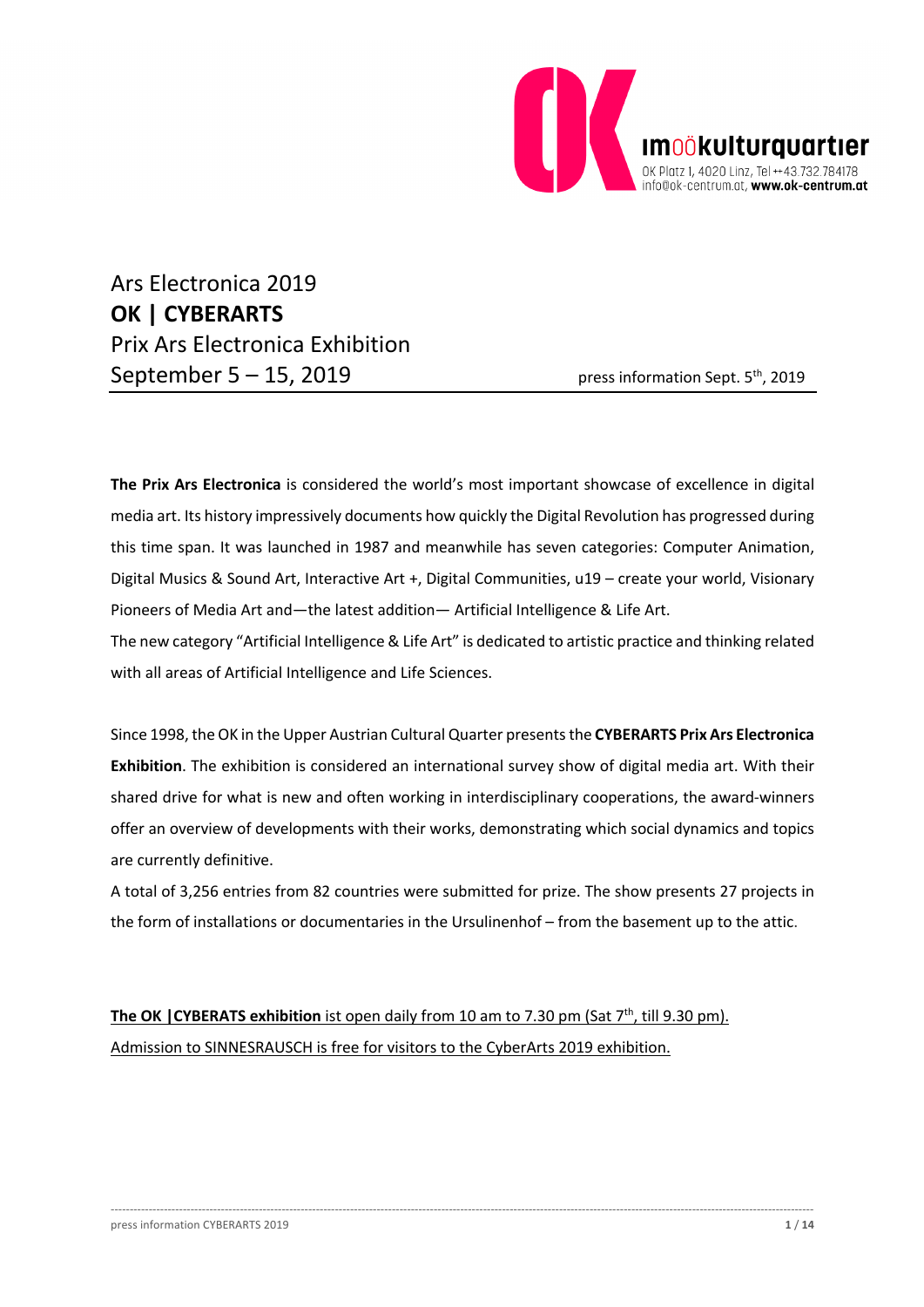## **EXHIBITION**

## **Computer Animation**

All animated images, however handcrafted, necessarily become digital at some stage of the production or distribution process, and thereby 'computer animation'. It is therefore about what it means as a tool for communication and for the creation of experiences. The spectrum of different forms widely ranges —from abstract works, music videos, essay films, character animations, data visualizations, physically situated installations, to virtual realities (VR, AR, and MR).

Digital filmmaking now encompasses very diverse genres and techniques—mapping architecture and landscapes, time-based sculptural works, experimental-abstract visual design and interactive features as well as storytelling and special effects for commercials and feature films. The Prix Ars Electronica Animation Festival features the best of this year's submissions. A selection curated by Jürgen Hagler and Christine Schöpf from among 835 1.157 submissions is screened at the POSTCITY Art Thinking House.

A selection is presented as Electronic Theatre.

Goldene Nica Computer Animation **Manic VR Kalina Bertin, Sandra Rodriguez, Nicolas S. Roy, Fred Casia** / CA Installation vimeo.com/273215708

Producer: Sandra Rodriguez, EyeSteelFilm\_\_CreativeReality, Nicolas S. Roy, Dpt.co. / Creative coders: Josquin Zabka, Alexandre Bordereau, Paul Georges / 3D artist: Hugo Forget / Original music and sound design: David Drury

*ManicVR* is an impressive narrative about the complex world of people with bipolar disorder. The two siblings Felicia and François Bertin are themselves affected by the mental illness. They have been using the voicemail of their sister, filmmaker Kalina Bertin, as a personal diary for three years now. Guided by their voices, the users of the virtual reality documentary embark on an intense journey. An expedition marked by beautiful but also frightening phases, hallucinations, psychoses, mania and depression.

Award of Distinction Computer Animation **Undershoot, sensitive data: Cristiano Cindy Coutant** / FR Installation cindycoutant.net

3D: Robin Maulet / Unity development: Léon Denise / Produced by Le Confort Moderne (Poitiers), Zebra3 (Bordeaux) and LAC&S Lavitrine (Limoges) /F.

In Undershoot, sensitive data: Cristiano, soccer star Cristian Ronaldo is the center of attention. Using text commands, Cindy Coutant interacts with a virtual Ronaldo. She remotely feeds the character (input), who then acts and transforms the submitted text (output). With this supposedly interactive project, the artist addresses the deeply human need to feel connected to someone with all our senses – be it real or just virtual.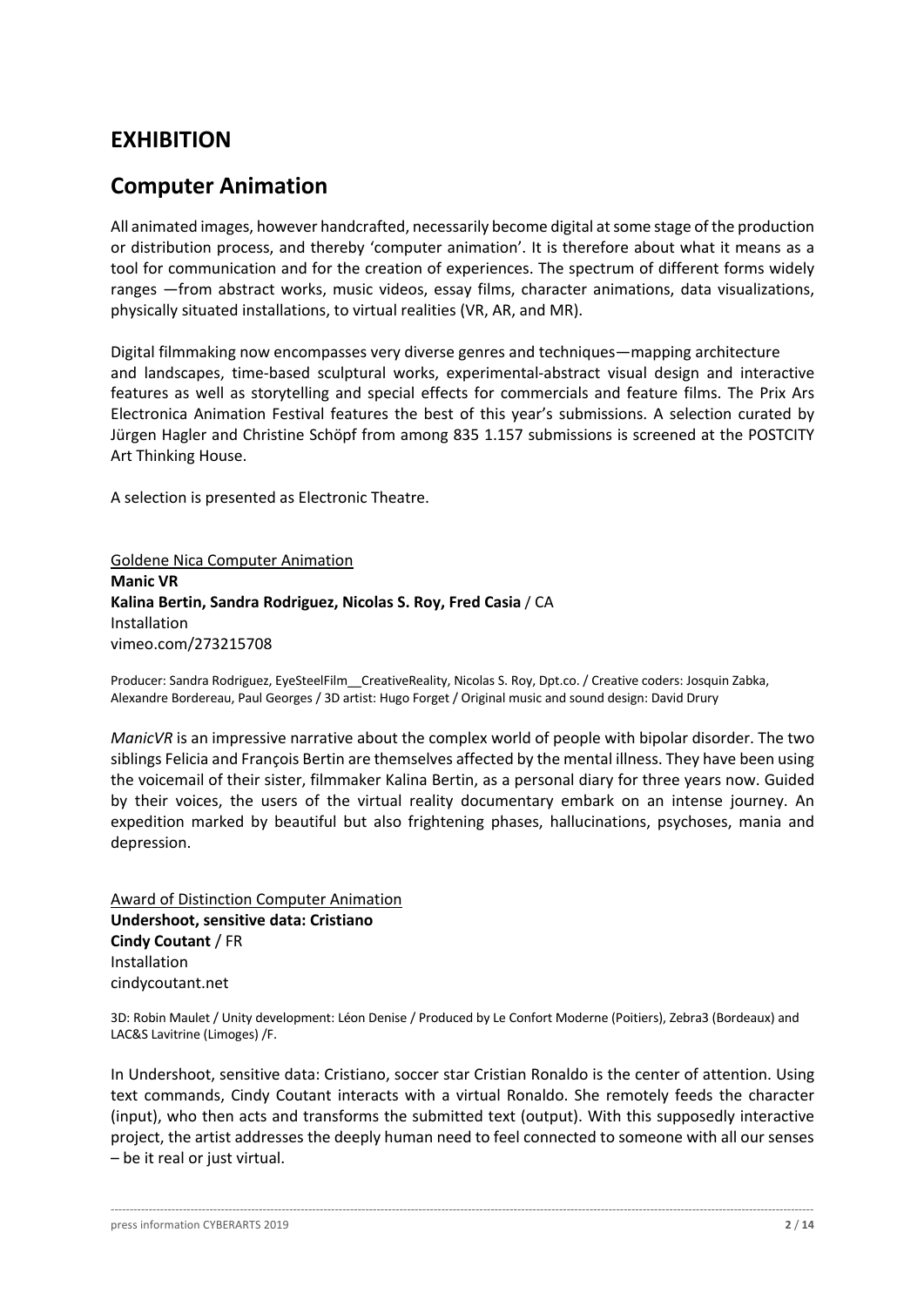Award of Distinction Computer Animation **Strings Ruini Shi** / CN Installation vimeo.com/218539975

Strings is a poetic animation in the style of early computer games. In this setting the main character is in search of his lost love in an obsolete online game. The film tells a story about mediated intimacy by depicting a range of virtualized spaces or realms in a game, aiming to open up new ways of thinking about digitally mediated relationships.

Honorary Mention Computer Animation **Solar Walk Réka Bucsi** / HU Installation vimeo.com/ondemand/solarwalk

Director: Réka Bucsi / Storyboard: Réka Bucsi / Layout: Jason Reicher, Réka Bucsi / Background artist: Réka Bucsi / Animation: Nicole Stafford, Jason Reicher, Cyrille Chauvin, Pernille Kjaer / Generalist: Lars Hemmingsen / Compositing: Lars Hemmingsen, Asger Kjaerholm / Sound and mixing: Péter Benjámin Lukács / Music: Mads Vadsholt / Production manager: Loréne Lescanne / Producer: Morten Thorning (The Animation Workshop/VIA University College), Claus Toksvig (Norlum)

*Solar Walk* shows the journey of individuals and their creations on through time and space. Any meaning behind the actions only exists from the viewpoint of the individual but not from the perspective of an entire solar system. Réka Bucsi conveys in her whimsical animation the melancholy acceptance of chaos as something beautiful and cosmic.

Honorary Mention Computer Animation **Emergence Universal Everything** / GB Installation universaleverything.com/projects/emergence

Creative Director: Matt Pyke / Developer: Chris Mullany / Sound Design: Simon Pyke / Senior Producer: Greg Povey

*Emergence* is an open-world environment and crowd performance. The virtual reality installation expresses the primal human desire to maintain individual identity while being part of a crowd. As the user navigates a crowd of thousands, shafts of light beckon them closer. As they touch the light, the environment responds in real time, continually challenging the user's perception. In this installation, Universal Everything experiments with software-based improvisation and custom-coded crowd simulations.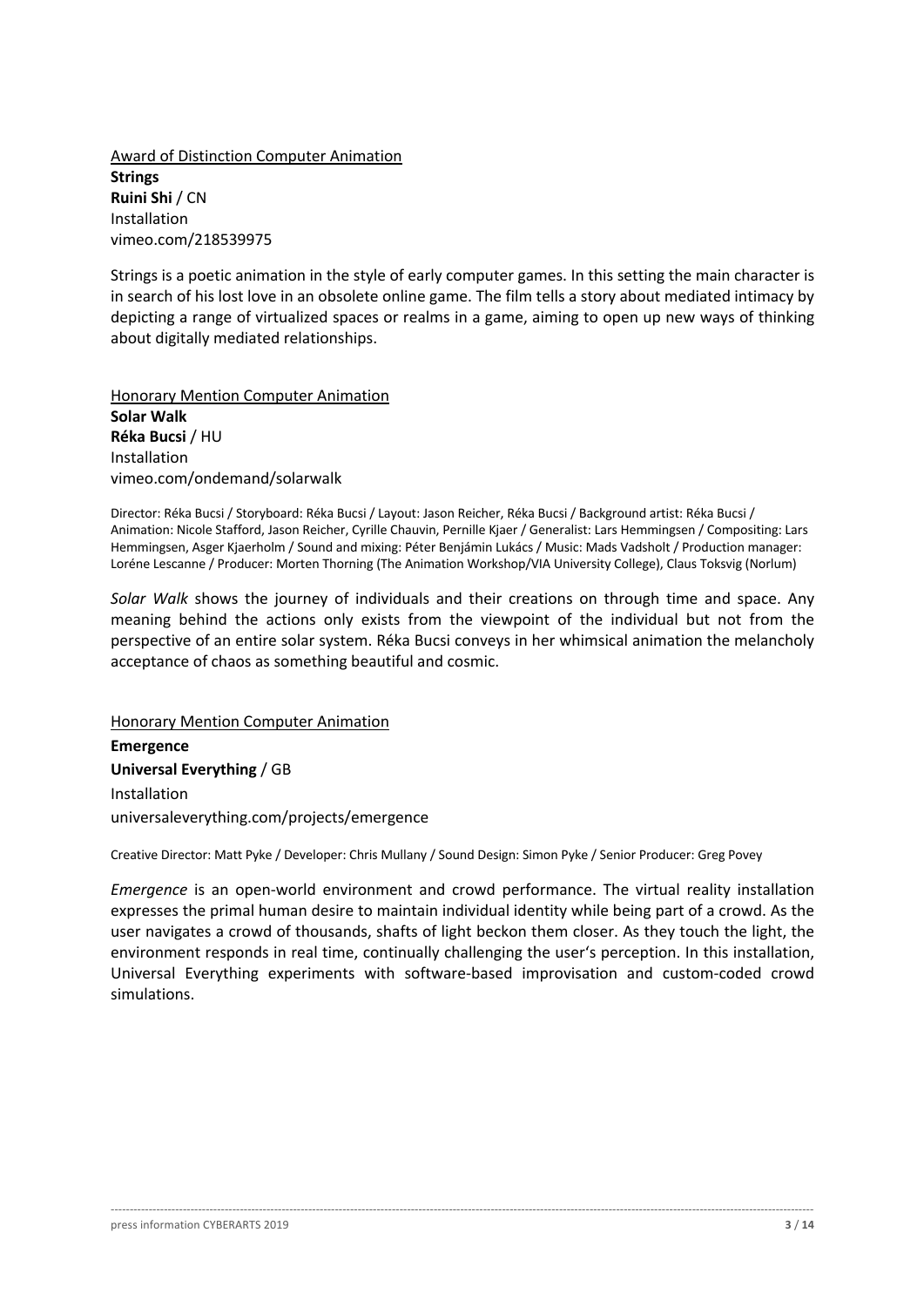Honorary Mention Computer Animation **KIDS Michael Frei, Mario von Rickenbach** / CH Installation playkids.ch

Animation: Michael Frei, Martine Ulmer, Anaïs Voirol / Code: Mario von Rickenbach, Raphaël Munoz / Sound design: Masumi Takino / Production: Playables

Where does the individual end and the group begin? Who is steering the crowd? What if it is heading in the wrong direction? In the interactive installation *KIDS* the visitors can control the behavior of the masses. The characters in a crowd behave much like matter: They attract and repel, lead and follow, grow and shrink, align and separate. They are purely defined by how they relate to one other – without giving them distinguishable features.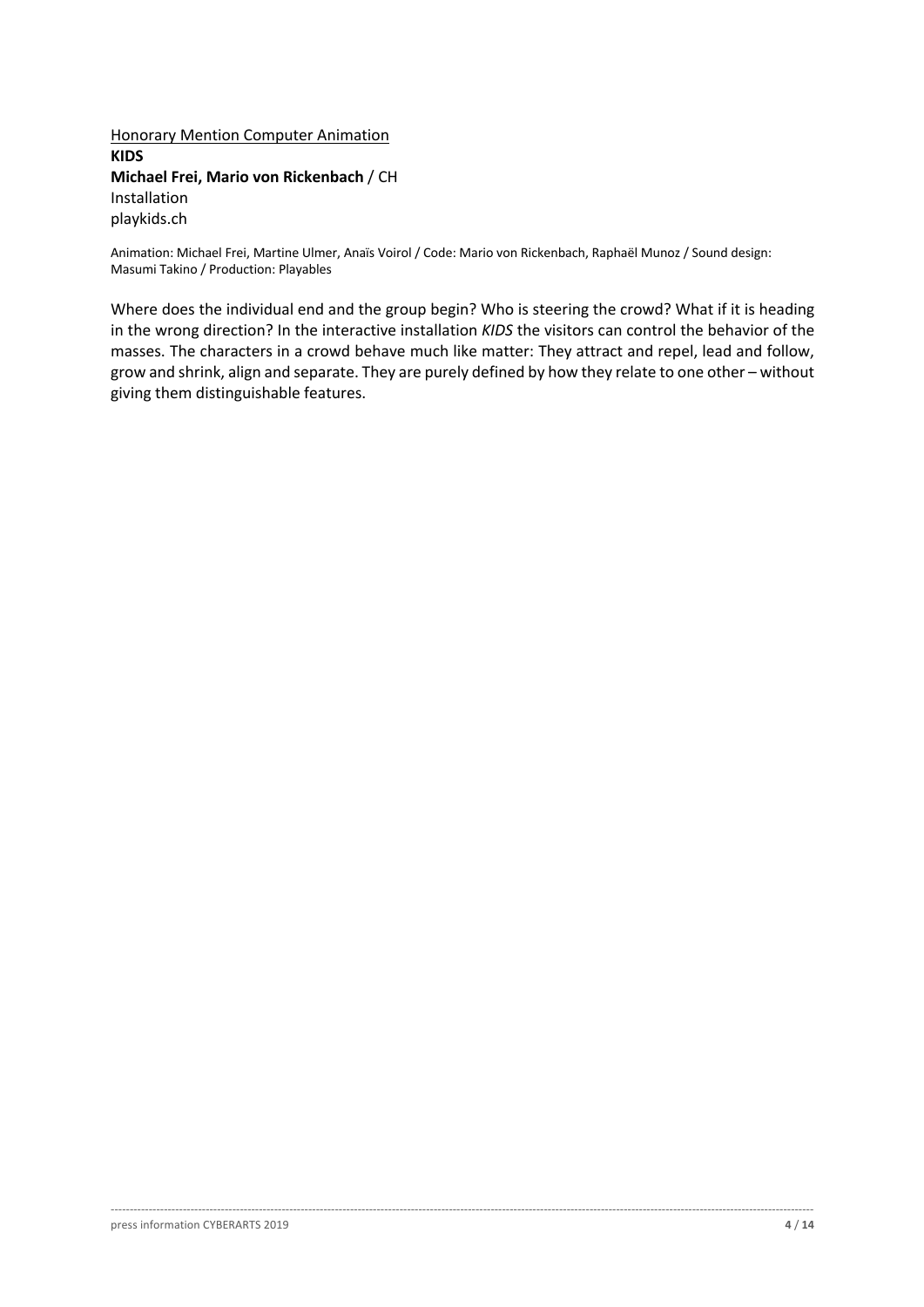## **Artificial Intelligence & Life Art**

Establishing such a new category is a challenging task in the field of tension between the central key terms "Artificial Intelligence" and "Life Art" with regards to their highly relevant impact on societies, ecologies, and relationship that humankind has with other living beings. While this new category replaces the since 2007 highly successful "Hybrid Art" category, it still "hybridizes" fields of a both visionary and critical artistic inquiry into practices that technically combine hardware, software, and wetware, and spans from areas such as Synthetic Biology, Life Sciences, artificial life and Artificial Intelligence, Robotics and Kinetics, to performative practices.

"Artificial Intelligence & Life Art" is dedicated to artistic practice and thinking related with all areas of Artificial Intelligence and Life Sciences. Rewarded are artworks engaging critically and highly qualitative with Biotech, Genetic Engineering, Life Sciences as well as Robotic and Kinetic, Machine Learning, Deep Learning and any other form of Artificial Intelligence Research.

Goldene Nica Artificial Intelligence & Life Art **Labor Paul Vanouse** / US Installation paulvanouse.com

Scientific Collaborator: Solon Morse / Scientific Advisor: Gerald Koudelka, University at Buffalo / Supported by: Genome Environment and Microbiome Community of Excellence at the University at Buffalo, and Burchfield-Penny Art Gallery, Buffalo State College

How does work smell? *Labor* is a dynamic, self-regulating art installation in which the smell of sweat is produced without any human effort. The body odor is artificially produced in glass bioreactors in which special human skin bacteria grow. While these bacteria metabolize simple sugars and fats, they produce smells reminiscent of human sweat. A white T-shirt in the center of the installation picks up the "scent" and stores it in its fibers. Paul Vanouse's "sweat stain prints" – shown in the exhibition, are also based on the sweaty T-shirt – the icon of wage labor, stress and exploitation: Freshly sweaty shirts were dusted with charcoal and pressed between paper under high pressure.

Award of Distinction Artificial Intelligence & Life Art **Confronting Vegetal Otherness: Phytoteratology Špela Petrič** / SI Installation spelapetric.org

*Špela Petrič* received an award for her three-part series *Confronting Vegetal Otherness* in which she deals with different forms of exchange between humans and plants. Her project Phytoteratology is a molecular performance in which plant embryos are grown in artificial wombs in lieu of seeds. The baby plants are nourished with hormones extracted from the artist's urine. Thus plant-human hybrids (phytopolutans) are bred. With this artistic-scientific project, incorporating biotechnology and computer-aided design of life, Petrič proposes new kinship between humans and plants.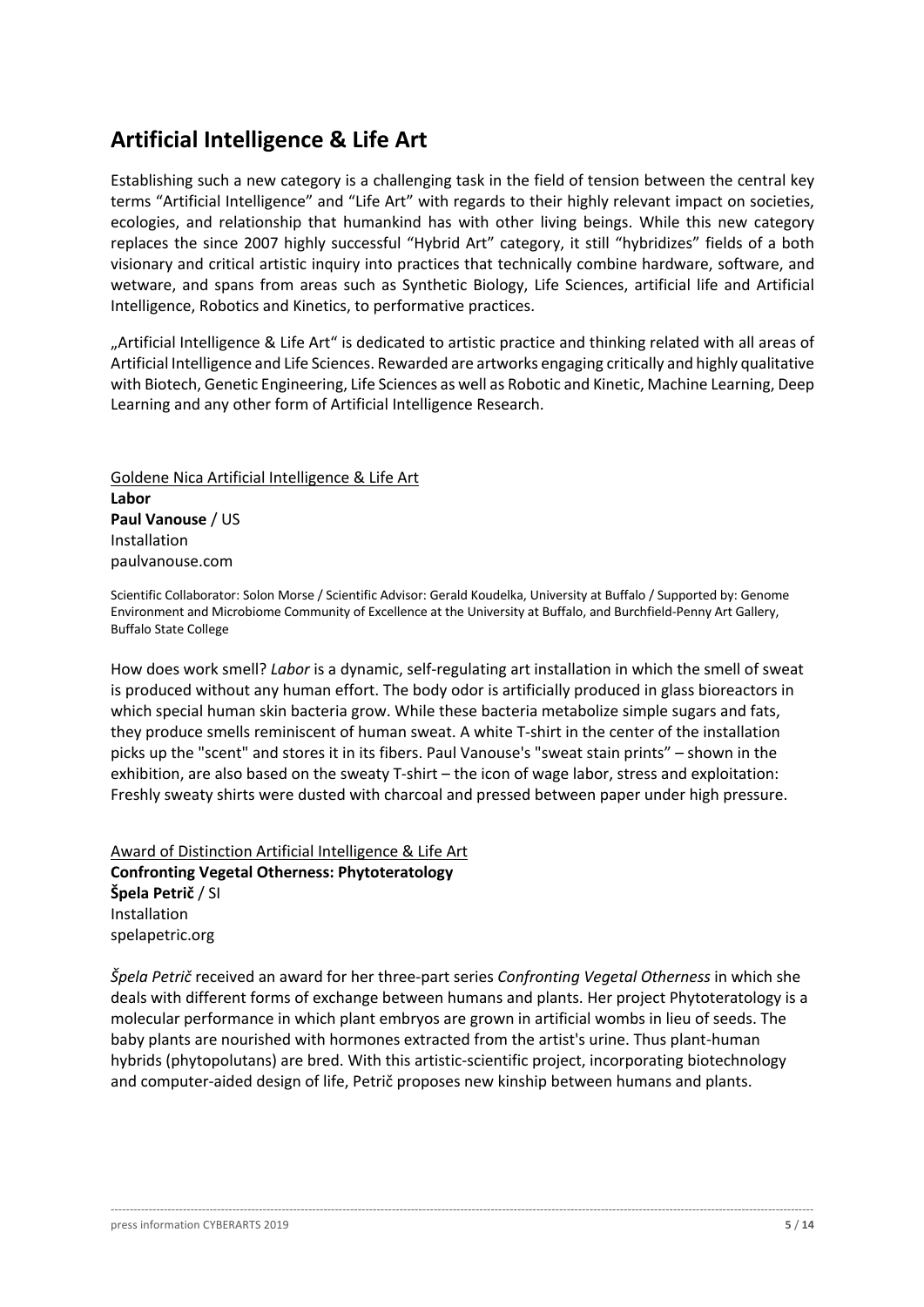### Award of Distinction Artificial Intelligence & Life Art **VFRAME: Visual Forensics and Metadata Extraction Adam Harvey** / US Installation ahprojects.com

In conflict zones around the world, serious human rights violations repeatedly occur through the use of illegal munitions. *VFRAME* shows how surveillance technologies can be used to document such violations – for example in the Syrian conflict. A visual search engine was trained to analyze video data sets from battle zones to spot such weapons. In order to train the neural network of the search engine to recognize them even in low-resolution recordings, 3D models were created and fed into the object detection software.

Honorary Mention Artificial Intelligence & Life Art **One Tree ID − How To Become A Tree For Another Tree Agnes Meyer-Brandis** / DE Installation ffur.de

In collaboration with Prof. Dr. Birgit Piechulla and Dr. Uta Effmert, Biochemistry, Institute for BioSciences, University Rostock and Marc vom Ende, Senior Perfumer, Symrise With kind support of the Stiftung Kunstfonds, Symrise AG, Universität Rostock

*One Tree ID* is a biochemical and biopoetic odor communication experiment between visitors and a black pine. For the project, the artist created a perfume from the gas emissions of the individual tree. These volatile organic com-pounds (VOCs) are the communication system of the plants and produce what we recognize as the fragrance of a forest. By applying it, one can potentially have a conversation that – although invisible and inaudible — might still take place on a biochemical level.

Honorary Mention Artificial Intelligence & Life Art **The Normalizing Machine Dan Stavy, Eran Weissenstern, Mushon Zer-Aviv** / IL Installation mushon.com/tnm

*The Normalizing Machine* aims to identify and analyze the image of social normalcy. Facing the camera, each participant is asked to point out who looks "more normal" from a line-up of previously recorded participants. The machine adds the selection to its aggregated algorithmic image of normalcy. The work draws from early investigations into photographic forensics, the Nazi use of face measurement, and today's methods of algorithmic face recognition. It examines how we perceive, define and categorize "normalcy."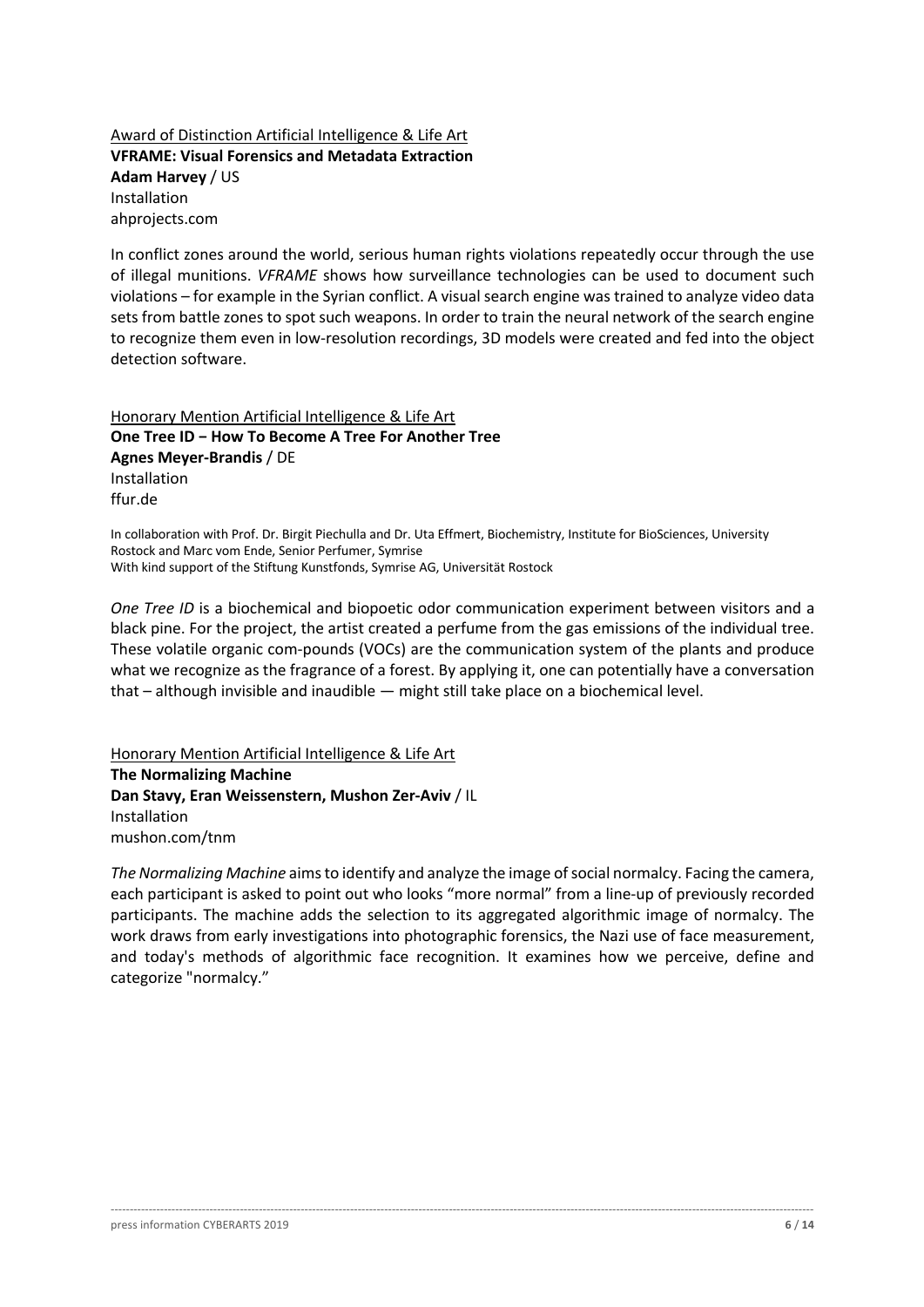Honorary Mention Artificial Intelligence & Life Art **Mosaic Virus Anna Ridler** / UK Installation annaridler.com/mosaic-virus

This project was commissioned by IMPAKT within the framework of the EMAP/EMARE program with support from the Creative Europe program of the European Union.

The video work *Mosaic Virus* is a contemporary version of a classic Dutch still life for the twenty-first century. The project is based on 10,000 tulip photographs which were used to train a model. An artificial intelligence (AI) thus generates an endless flood of images of imaginary tulips whose appearance is directly controlled by the current Bitcoin course. *Anna Ridler* focuses on current speculation in crypto currencies and draws historical parallels in this way to the "tulip mania" of the 1630s in the Netherlands and Europe. At that time, horrendous prices were paid for tulips that were striped. These stripes were caused by a disease – the so-called mosaic virus.

Honorary Mention Artificial Intelligence & Life Art **[ir]reverent: Miracles on Demand Adam Brown** / US Installation adamwbrown.net/projects-2/irreverent

*Funding provided by* Humanities and Arts Research Program, Michigan State University / The College of Arts and Letters Summer Fellowship, Michigan State University

In his research project *Adam Brown* investigates the influence of invisible microbial agents on human history and its belief systems. He has developed a *"miracle on demand*" similar to those "divine phenomena" that people believed in for centuries. The artist uses Serratia marcescens, a microorganism that grows on bread and produces a viscous fluid that is very similar to blood. In a bioincubator reminiscent of a Catholic monstrance, a host (or wafer) is inoculated drop by drop with the bacterial strain. After two days, microbial growth results in the appearance of prodigiosin (red pigment) and the bread begins to "bleed."

Honorary Mention Artificial Intelligence & Life Art **Human Study #4, La Classe Patrick Tresset** / FR Installation

With support of Ateliers Tresset SPRL-S / Commissioned and co-produced by Illuminate Productions for Merge Festival in partnership with Better Bankside and Tate Modern.

Nine robots act as stylized pupils in the "classroom." They learn to pass the time and obey the teacher during the lesson represented in theatrical performance. Even after revolting, they get back in line to follow what is being taught. Childhood memories, Jacques Tati, Theodor W. Adorno and Michel Foucault influenced *Patrick Tresset* for this art installation. The 15-minute performance is less a commentary on technology itself than an observation on society, human nature, and behavioral standardization.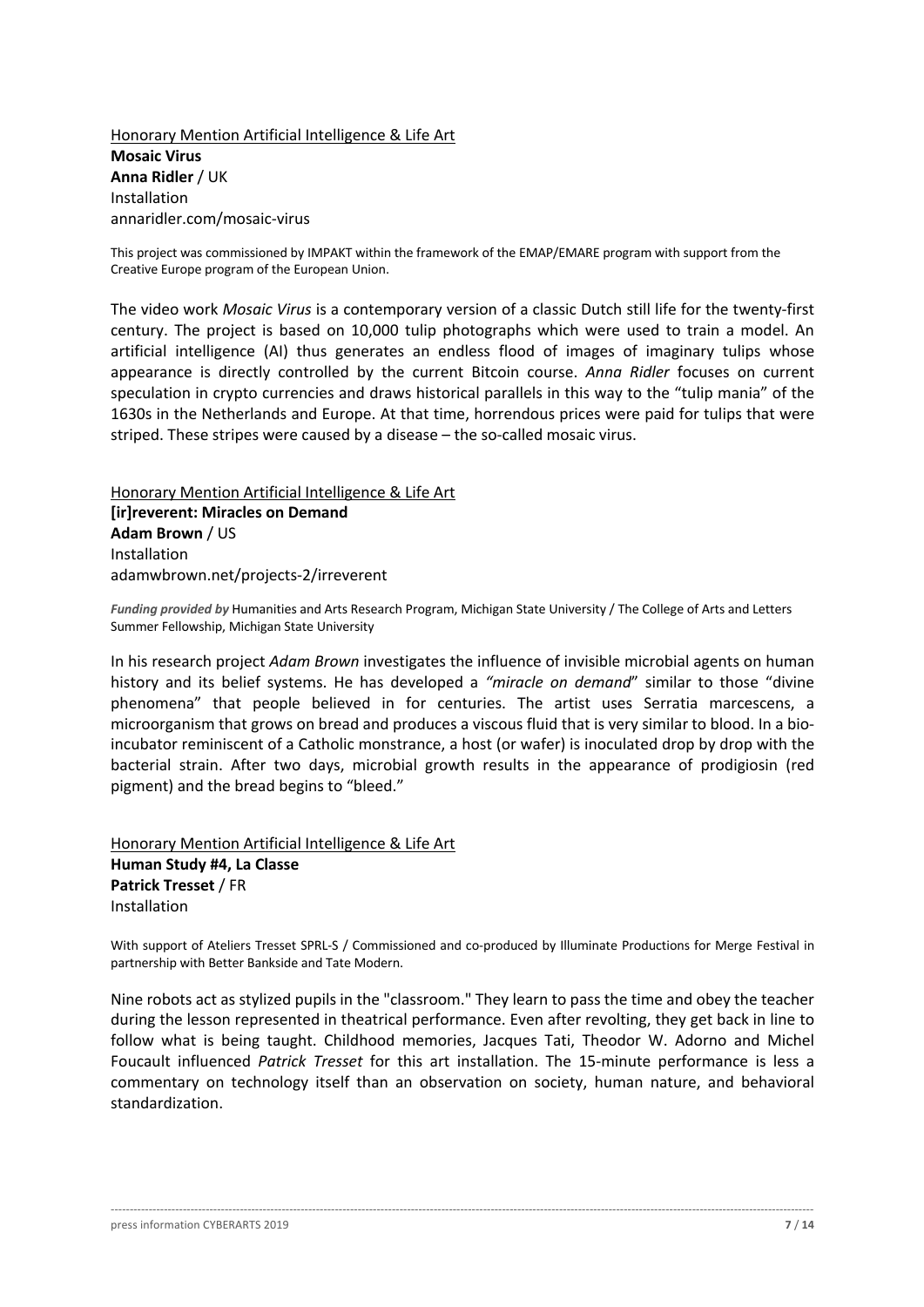## Honorary Mention Artificial Intelligence & Life Art **Resurrecting the Sublime Christina Agapakis** / US **of Ginkgo Bioworks, Alexandra Daisy Ginsberg** / UK**, Sissel Tolaas** / NO Documentation resurrectingthesublime.com

with support from IFF Inc.

The *Hibiscadelphus wilderianus* was once indigenous to the southern slopes of Mount Haleakalā in Maui, Hawaii, before colonial cattle ranching destroyed the plant's habitat. *Resurrecting the Sublime* reconstructs the smell of this hibiscus which was last seen in 1912, along with two other extinct species, the Orbexilum stipulatum, and the 'Leucadendron grandiflorum (Salisb.) R. Br.' Researchers extracted DNA sequences from historic specimens of the plants to predict the odor molecules they may have produced. The smells are then reconstructed and diffused in immersive installations, allowing visitors to experience flowers that no longer exist. This olfactory project questions our relationship to nature and the choices we make as a species.

Honorary Mention Artificial Intelligence & Life Art **Fossil Futures Nora Al-Badri, Jan Nikolai Nelles** / DE Installation alloversky.com/Fossil-Futures, nora-al-badri.de/works-index#fossil-futures

"Oskar" is what Germans affectionately call "their" Dino, the world's largest dinosaur skeleton, which is at home in Berlin's Museum of Natural History. *Nora Al-Badri* and *Jan Nikolai Nelles* tried to find out where it originally came from and how it finally landed here. They received little information from the public authorities, but with the help of leaked data, artificial intelligence and 3D scans, the history of the fossil could be reconstructed. The trail led to the south of Tanzania. Under German colonial rule, tons of petrified bones were found there and brought to Germany. Using stateof-the-art technology – including a "Virtual Reality Museum" – *Fossil Future* poses the question of stolen identity, cultural heritage and public property.

Honorary Mention Artificial Intelligence & Life Art **Carbon Black (aka A Particular Matter) Anaïs Tondeur** / FR Installation anais-tondeur.com/main/black-carbon

*Support received from:* The project was funded and developed as part of Resonance II, a project by the Joint Research Center, European Commission.

Despite the absence of industry, the inhabitants of Fair Isle suffer from respiratory problems. When *Anaïs Tondeur* visited the island, she retraced the itinerary of the particulate matters she encountered and could define the site of emission of the particles through emissions analyses and backflow models. The abstract trajectory led here to an expedition from the northernmost point of Scotland all the way to Folkestone in southeast England. Tondeur summerized each day in a photograph of the sky as well as by filtering black carbon particles from her breathing mask. The particles were later extracted and turned into ink. Thus *Carbon Black* presents a series of photographic prints of dramatic, and literally black skies, printed with ink composed from the particles captured in the sky where they were shot.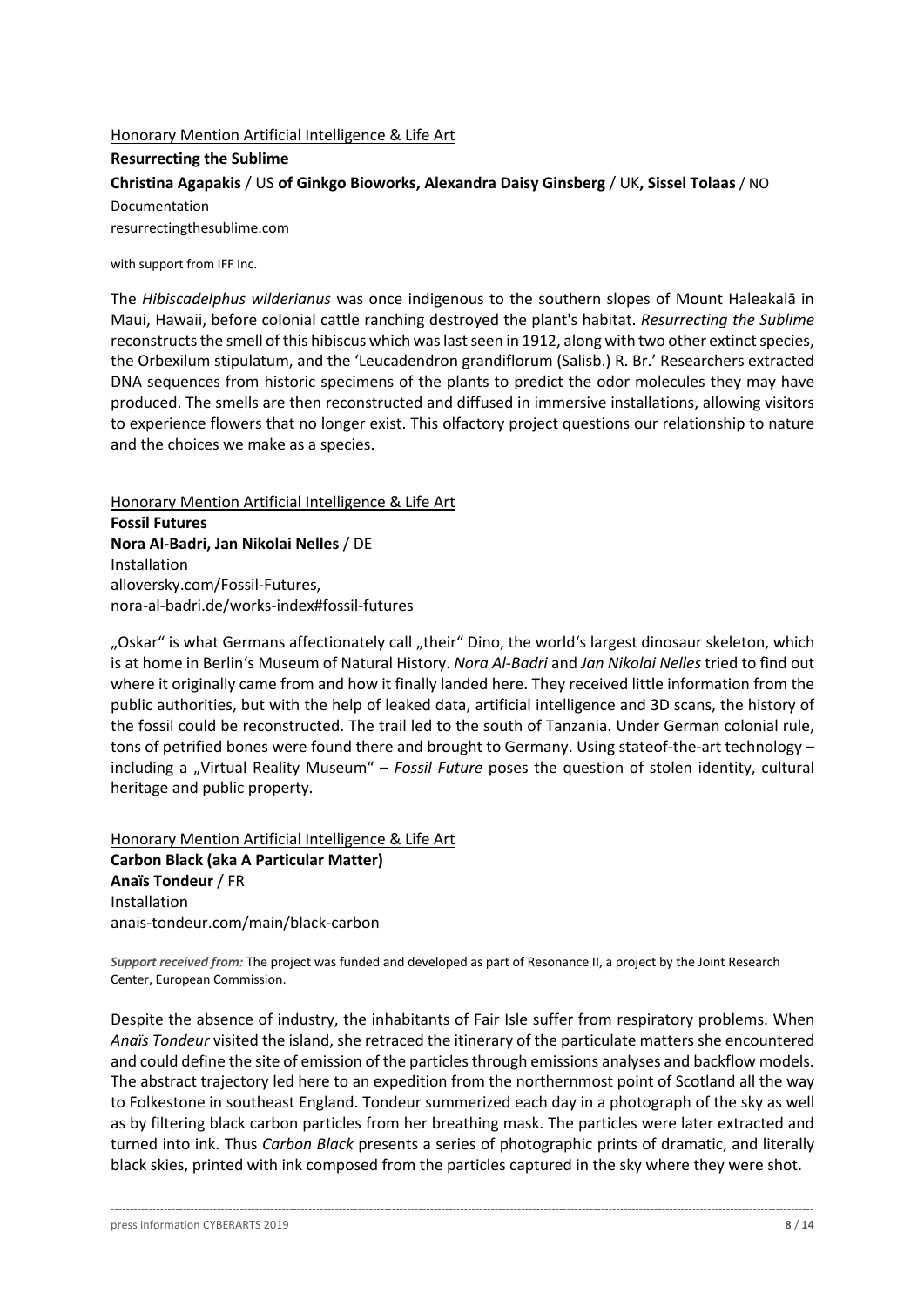## **Digital Musics & Sound Art**

In Computer Music is a strong tendency towards immersive listening experiences and compositions that let the listener dive deep into imaginary soundscapes. Nowadays artists deal critically with is the seemingly obsolete relationship of digital and analog, the original, man and machine. As expected, Artificial Intelligence seems to slowly enter thefield of music production.

Music occupies the longest period of time in the history of computer creation. Started in 1987 as the category for Computer Music, this category has changed in keeping with digital development. It now distinguishes contemporary digital sound production from the broad spectrum of electronically generated music, works combining sound, media and music, digital compositions ranging from electro-acoustic to experimental, and sound installations.

Goldene Nica Digital Musics & Sound Art **TORSO #1 Peter Kutin** / AT Documentation bellingcat.com

Technical support and realization: Mathias Lenz / Soprano singer: Johanna Sophia Baader / additional vocal-samples: Agnes Hvizdalek / Further technical support: Oskar Kutin, Johannes Fritzer, Gratis Kaiserin Supported by SKE Fonds and BKA

*TORSO #1* is a sound sculpture that is visually reminiscent of a klopotec. This windmill-like wooden construction serves as a scarecrow in vineyards as it mechanically generates sounds and vibrations. Here, an electro-acoustic system of four 100 V loudspeakers rotates at different speeds, generating feedback patterns and modulating sound signals and the spatial sound itself. The targeted acceleration and deceleration of the rotating of the four-voice system serves as the central compositional means for the 35-minute piece – the sculpture becomes an abstract, audiovisual instrument.

Award of Distinction Computer Animation **Voices from Al in Experimental Improvisation Tomomi Adachi** / HK, **Andreas Dzialocha** / DE, **Marcello Lussana** / IT Documentation soundcloud.com/tomomibots

Artistic direction, performance: Tomomi Adachi / AI programming, concept: Andreas Dzialocha / Programming, concept: Marcello Lussana / Funding: Initiative Neue Musik Berlin e. V. (2018) und Musikfonds e. V. (2019)

Through machine learning, computers can recognize patterns in a variety of sound documents. But can they also learn to improvise musically? The software "*Tomomibot*" tries it out by interacting in real time with the sound artist *Tomomi Adachi*, using deep learning techniques. The Artificial Intelligence (AI) "learns" the artist's individual style via voice recordings and directly confronts him with the newly generated material. Their joint performance shows how interactive technology and AI can influence a (vocal) style. However, this dialogue also makes clear that the artist will always be more creative and unpredictable than his mechanical counterpart.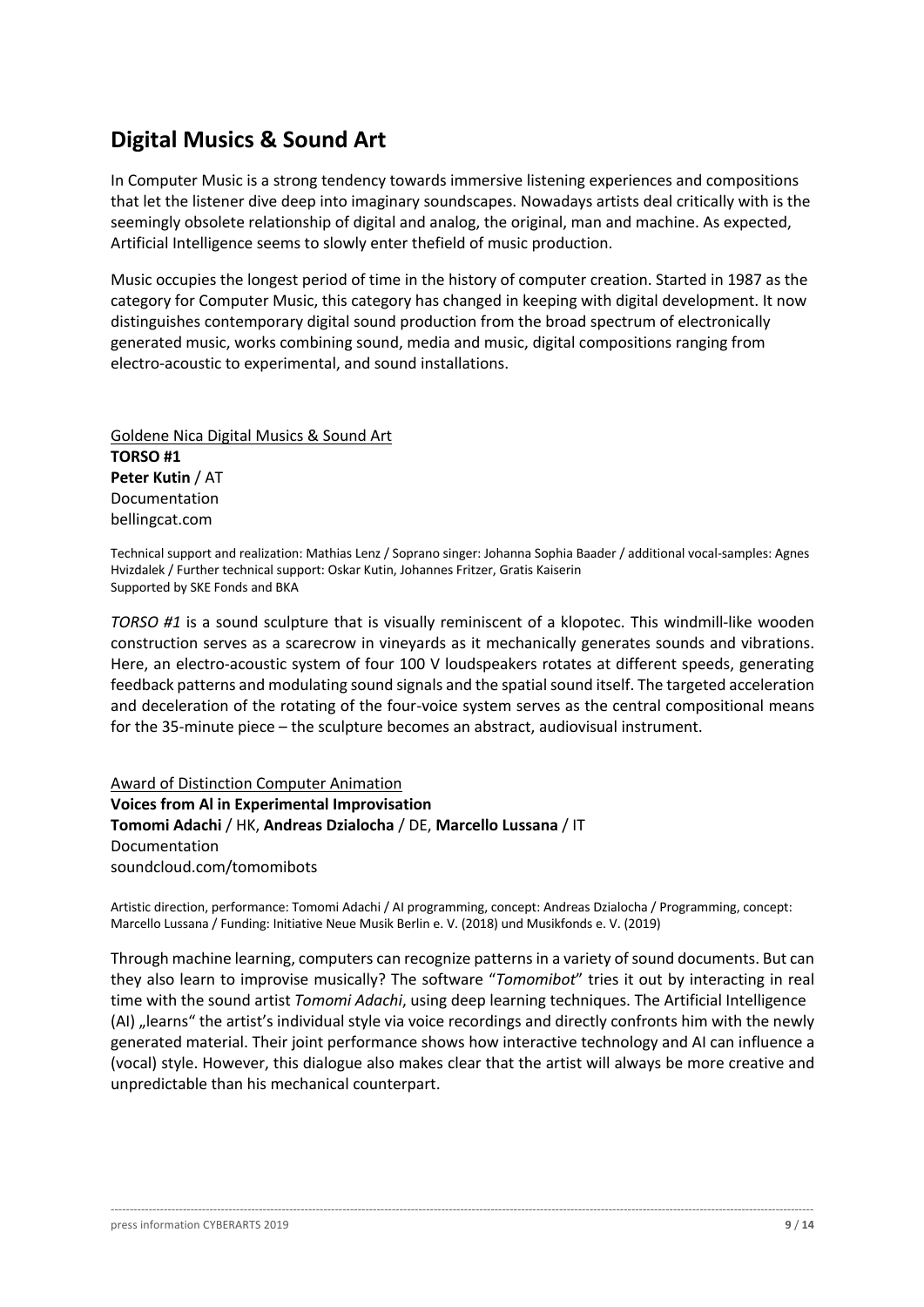### Award of Distinction Computer Animation **Muted Situation #22: Muted Tchaikovsky's 5th Samson Young** / HK Installation thismusicisfalse.com/muted-tchaikovsky

Performed by the Flora Sinfonie Orchester, conducted by Thomas Jung. Commissioned by the 21st Biennale of Sydney, the Hong Kong Visual Arts Centre, and the Hong Kong Art Promotion Office

This is how Tchaikovsky's 5th Symphony can sound too: keys click, sheets of music rustle, and bows sweep toneless-y over strings. By "muting" the foregrounded sound event, a surprising amount of previously unnoticed sounds can be heard in this performance. In *Muted Situation #22* – presented as a 12-channel audio installation – *Samson Young*'s idea is to suppress the dominant voices, uncover the unheard, and point out basic principles about hearing and sounding.

Honorary Mention Digital Musics & Sound Art **Polar Force Speak Percussion / Philip Samartzis, Eugene Ughetti** / AU Documentation speakpercussion.com

Co-director: Clare Britton / Performers: Matthias Schack-Arnott & Eugene Ughetti / Lighting Designer: Keith Tucker Sound Design & Instrument Design: Nick Roux / RMIT Industrial Design Atelier Leader: Dr Malte Wagenfield Producer: Sheah Sutton

*Polar Force* is a phenomenological investigation of the windiest, coldest, and driest continent on earth: Antarctica. During the one-hour work, vivid multichannel Antarctic field recordings of wind, water, and ice are combined with new instruments, sampled in a live performance and a choreographed artistic "lecture" undertaken by two performers reminiscent of scientists in a remote polar field station. The immersive live performance merges the art-science-tech to comment on geopolitical issues and the climate crisis.

Honorary Mention Digital Musics & Sound Art **The SINE WAVE ORCHESTRA STAY The SINE WAVE ORCHESTRA: Ken Furudate, Daisuke Ishida, Kazuhiro Jo, Zuiki Noguchi** / JP Installation

swo.jp/works\_stay.php

Commissioned by Yamaguchi Center for Arts and Media [YCAM] / Equipment support FOSTEX COMPANY / Co-developed with YCAM Interlah

The *SINE WAVE ORCHESTRA* has chosen to dedicate their work to the sine wave, said to be the most basic sound and therefore called pure tone, containing neither overtone nor noise but a single frequency. This work is defined by the interplay of visitors: Each spectator is given a small device which can play a sine wave and asked to choose its frequency and position on one of the columns of copper wire in the attic. It is thus music produced outside of the boundaries of traditional music – a collective performance, creating a piece that continues to change while revealing different sonic qualities.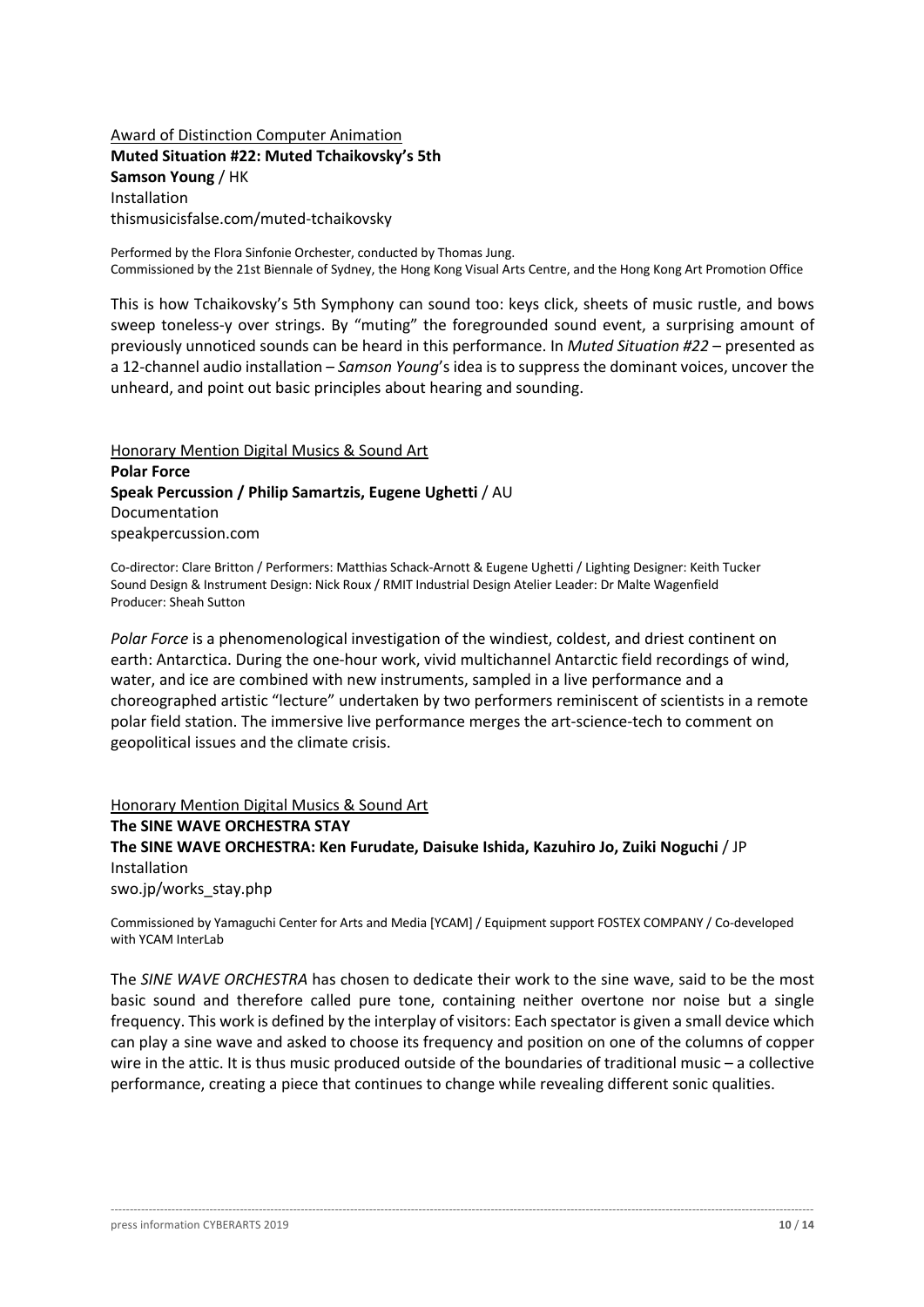## Honorary Mention Digital Musics & Sound Art **MANTRAcks and Sonic Fields: A VirtuAural Duology Part 1 – untitled #352 Francisco López** / ES Installation franciscolopez.bandcamp.com

#### *Part 1 – untitled #352*

Created from original environmental sound matter recorded at the Régie de Chauffage Urbain / RCU (urban boiler plant facility) in Fontenaysous-Bois, near Paris. Initially developed for the audio-only installation-performance soundtrack of the choreographic project 'Exposure' by Anne Collod. Premiered for blindfolded audiences at the RCU as part of the Biennale de Danse du Val-de-Marne 2017. Selected complex layers further evolved and distilled into extensive electric mantras ('MANTRAcks'). Composed, mixed and mastered at 'mobile messor' (Den Haag, Dublin, Paris) and Dune Studio (Loosduinen), 2016-2017.

Industry and nature are the opposing starting points for this long-term sound meta-piece, which originally consisted of two parts. The ten-channel audio installation *untitled #352* was specially adapted for the attic of the Ursulinenkirche: Complex layers of sound, recorded in Fontenay-sous-Bois near Paris, develop further and are distilled into expansive electronic mantras ("MANTRAcks"). Unlike canonical "field recordings" or "soundscapes", this piece moves forcefully away from representation or documentation and delves into a territory of ontological deep exploration of sonic substance.

Honorary Mention Digital Musics & Sound Art **APPARATUM panGenerator** / PL Installation pangenerator.com/projects/apparatum

panGenerator: Krzysztof Cybulski, Krzysztof Goliński, Jakub Koźniewski

Digital interface meets purely analogue sound. The *APPARATUM* was inspired by the heritage of the Polish Radio Experimental Studio — one of the first studios in the world to produce electroacoustic music. The installation draws inspiration musically and graphically from the "Symphony – Electronic Music" composed by Bogusław Schaeffer. Here, analogue sound generators, based on magnetic tape and optical components, are controlled via a graphic score with a digital interface.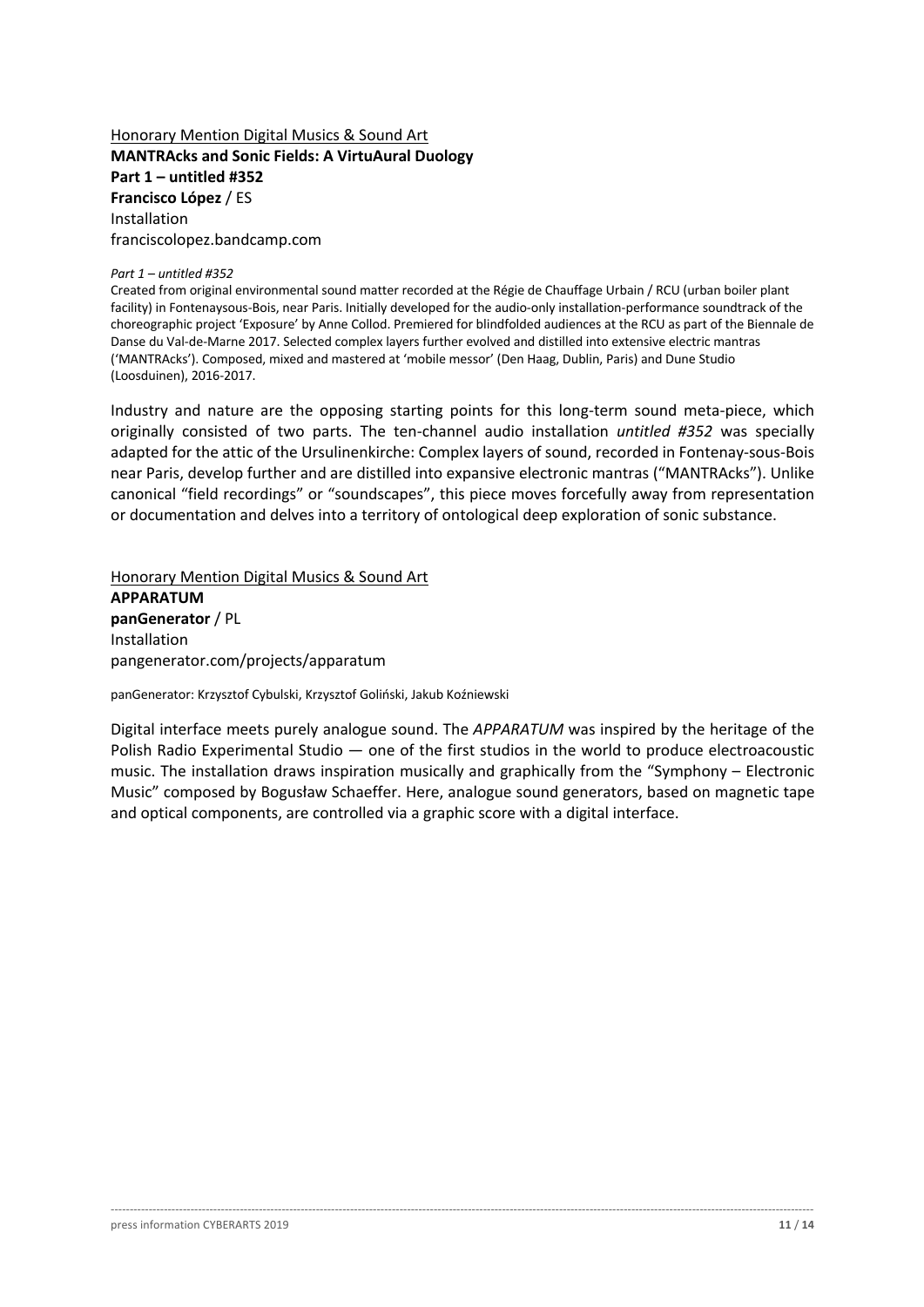Honorary Mention Digital Musics & Sound Art **Wiki-Piano.Net Alexandra Schubert** / DE Documentation wiki-piano.net

Commissioned by Zubin Kanga, WIKI.PIANO.NET is part of the fellowship program #bebeethoven, a project by PODIUM Esslingen for the Beethoven anniversary 2020, supported by the Federal Cultural Foundation. UI + UX: Christoph Lohse / Büro für Exakte Ästhetik Web development: Dominic Osterried

*Wiki-Piano.Net* is a composition for piano that can be co-designed by internet users. Everything that the community has made available on the website will be performed on stage. This can be not only music, but also texts, images, or other content. For the musical realization of this score, the performing pianist has piano, keyboard, and his own voice at his disposal. It is not possible to study and practice this composition in the classical sense, but it is not the masterpiece either that is in the foreground of this project. Rather, it is a matter of continuous observation and playful exploration of community behavior and internet use.

Honorary Mention Digital Musics & Sound Art

**Sky Brought Down Åsa Stjerna** / SE Documentation vimeo.com/322340478

Commission: Department of Public Art, Region Västra Götaland. (In Swedish: Konstenheten, Västfastigheter, Västra Götalandsregionen) / Curator: Brita Bahlenberg / Software developer: Andre Bartetzki / Technical concept and realization: Manfred Fox

*Åsa Stjerna*'s site-specific work was developed as a permanent site-specific sound installation for the University Hospital in Gothenburg, Sweden. Even though it doesn't demand a great deal of attention of its audience, *Sky Brought Down* generously soothes and helps balance the hospital sounds, without disturbing the fragile balance of an everyday work space. A weather station on the roof of the hospital forwards weather data in real time to the sound installation. This data is transformed into different types of sound textures: Weather phenomena in the sky generate different sorts of sonic expressions in real time, according to a complex structure of algorithms. A total of 16 speakers, from floor to ceiling, provide for an extraordinary vertical listening experience.

Honorary Mention Digital Musics & Sound Art **Smart.ing Bodies Evelina Rajca** / DE, PL Installation Kapelle OK Platz

Sand, or to put it more precisely high-purity silicon dioxide particles, is the essential raw material from which we make concrete, glass, fiberoptic cables, computer chips, and other high-tech hardware. The installation *Smart.ing Bodies* features "glass instruments" made of quartz sand that Evelina Rajca collected from disappearing beaches and mountains around the world. The multisensory sound installation consists of those two glass resonators, sensors, motors, and an algorithmic composition created partly by AI learning processes. In order to keep on playing and to avoid a "resonance disaster" (the destruction of the glass or motor), the algorithmic program has to learn to conduct a variety of smart frequencies. What can be heard is the sound of sand, which is pure yet complex and everchanging.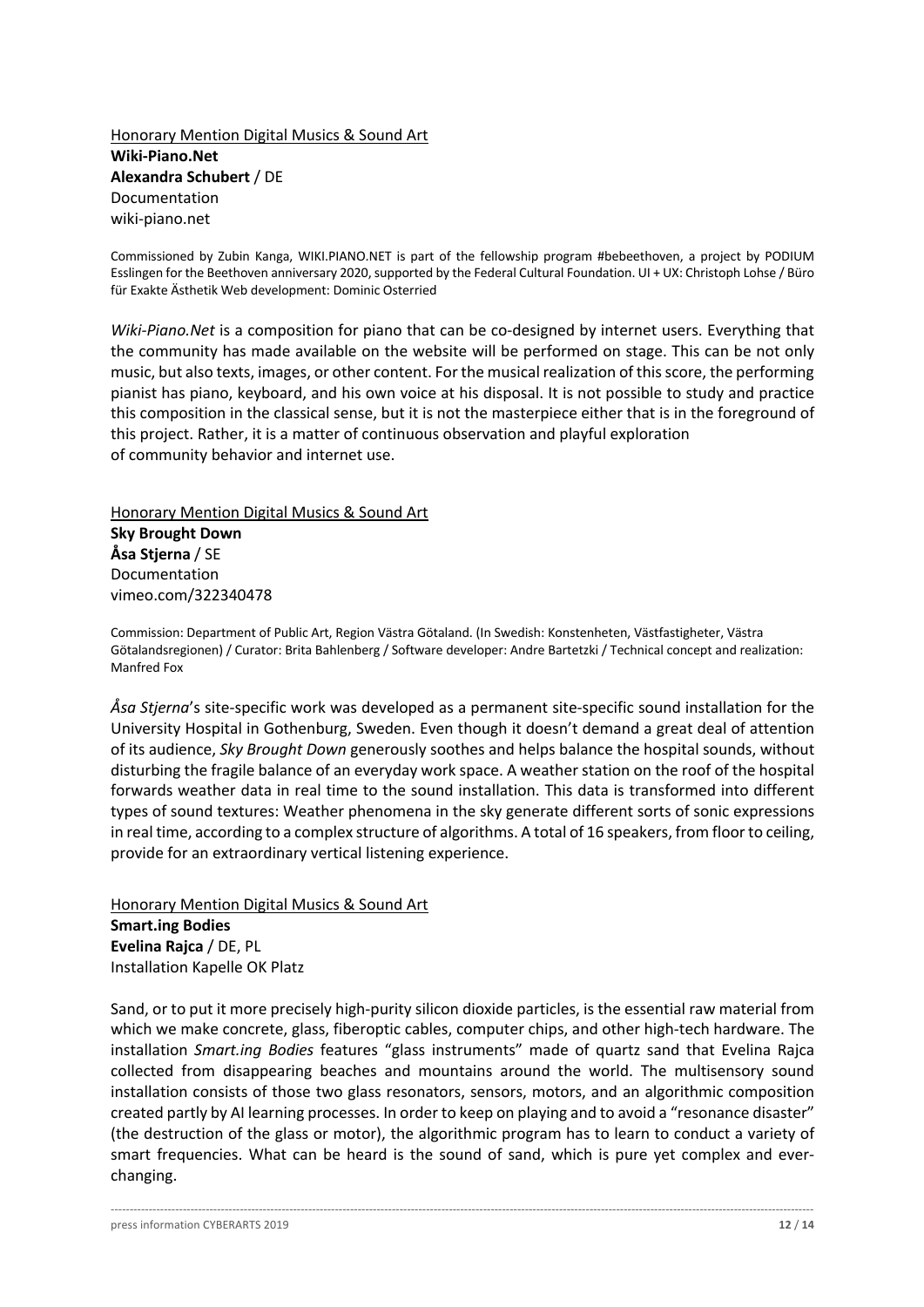## **PRIX FORUM**

The Prix Forums offer an opportunity to meet 2019 Prix Ars Electronica winners and hear them talk about their work, motives and motivation. All talks will be held on Saturday, 7. September, in the Ursulinensaal at the OÖ Kulturquartier, and on Friday 6. September in the POSTCITY, Art Thinking Stage.

**Prix Forum I – Computer Animation at POSTCITY**

Friday, 6<sup>th</sup> Sep., 12:00-13:45, POSTCITY, Art Thinking Stage Kalina Bertin, Sandra Rodriguez, Nicolas S. Roy, Fred Casia (CA) – *ManicVR* / Golden Nica Cindy Coutant (FR) - *Undershoot, sensitive data: Cristiano* / Award of Distinction Ruini Shi (CN) – S*trings* / Award of Distinction Moderated by Birgitta Hosea (SW/UK)/ Jury member

## **Ursulinensaal at OÖ Kulturquartier:**

### **Prix Forum II – Digital Musics & Sound Art**

Saturday, 7<sup>th</sup> Sep., 11:00-12:30 Peter Kutin (AT) - *TORSO #1* / Golden Nica Tomomi Adachi (JP), Andreas Dzialocha (DE), Marcello Lussana (IT) - *Voices from AI in Experimental Improvisation* / Award of Distinction Samson Young (HK) - *Muted Situation #22: Muted Tchaikovsky's 5th* / Award of Distinction Moderated by Shilla Strelka (AT) / Jury member

## **Prix Forum III – Artificial Intelligence & Life Art**

Saturday, 7th Sep., 12:30–14:00 Paul Vanouse (US) – *Labor* / Golden Nica Špela Petrič (SI): *Confronting Vegetal Otherness – Skotopoiesis, Phytoteratology, Strange Encounters* / Award of Distinction Adam Harvey (US) - *VFRAME: Visual Forensics and Metadata Extraction* / Award of Distinction Moderated by Jens Hauser (DE) / Jury member